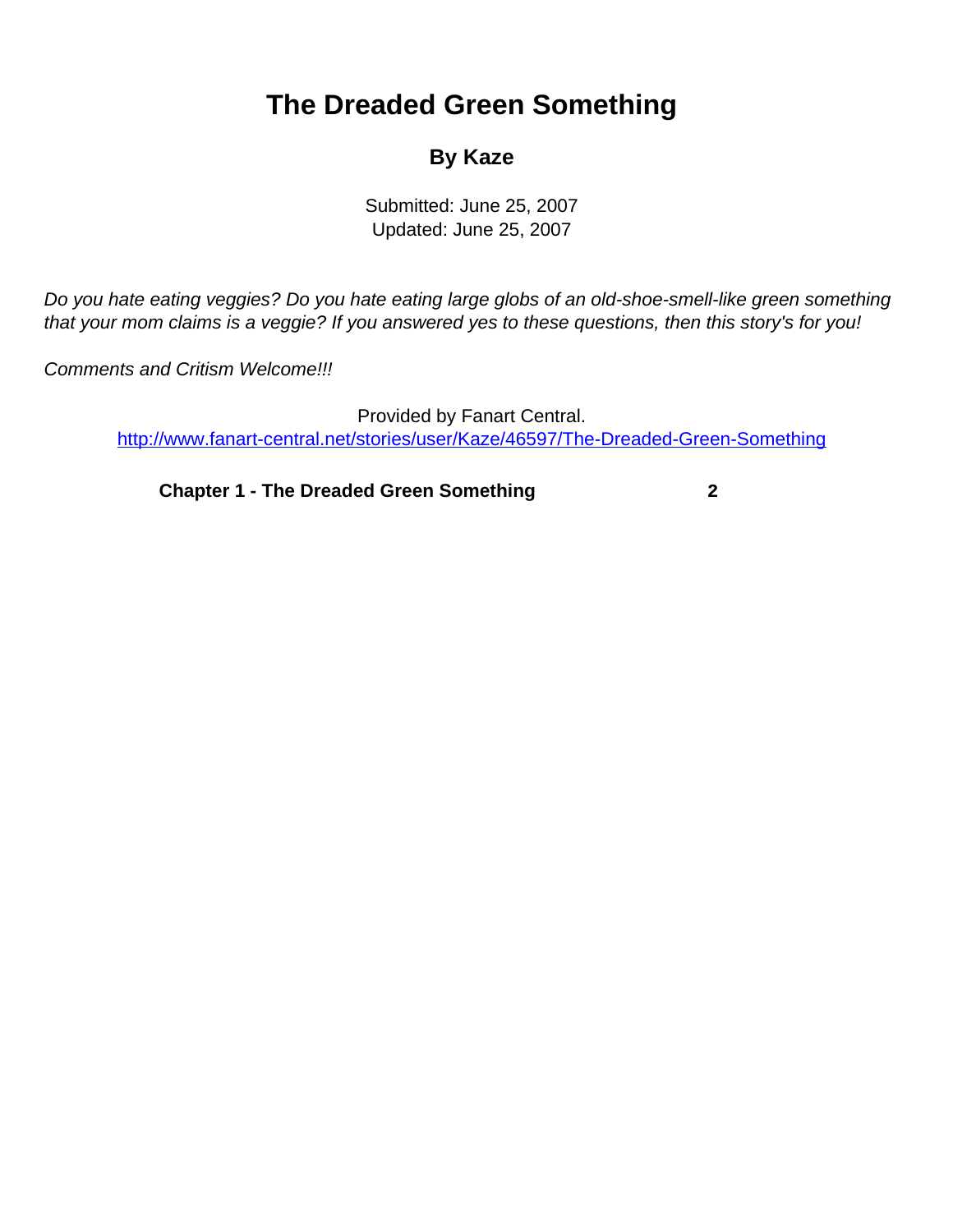## **1 - The Dreaded Green Something**

<span id="page-1-0"></span>The bland taste in his mouth started to cement his jaw together, unwilling to chew the substance further and allow its unforgiving juices to infiltrate his taste-buds anymore. Regardless, he forced his lower jaw to revolve in circular motions, much like a cow does when chewing cud, to shorten the ordeal. The sooner he could swallow, the sooner the aftertaste would set in, the sooner the aftertaste would disappear. Squinting his eyes from the cardiovascular endurance called forth to chew this senseless lump of steaming green something- he wasn t entirely sure what it was himself- his eyes soon began to water. Partly from the taste, partly from the soreness in his jaw joints from chewing, but mostly from the uncomfortably cotton ball-like texture it gave off every time his teeth applied friction. Before the weak dams that his lower eyelids created gave out to his tears growing height, he forced himself to swallow the substance, while feeling the same sensation of that cotton ball being rubbed against all 360 degrees of his throat. Finally, at long last, he forced it all the way down into his stomach where it rested uncomfortably in his stomach juices. They both, the thing he just ate, and the things he had eaten, starting reacting with each other in a way that one would pray for two things never to react. He grabbed his stomach and bent over, folding his torso onto his knees, in a futile attempt to get the two reactants seperated, eyes bugging out in shock of this horrible and foreign feeling. He knew, he just knew he couldn t hold on much longer before the nuclear fusion acting inside of him would eat away at all his innards. Slowly, painfully he raised his head, grimacing with every inch he rose until he was eye to eye with one of the three-member audience who forced him, even worse, threatened him, to eat the abomination. Incapable of stringing together coherent words, he instead lifted one of his arms which clutched his tummy, regretting this instantly as its pressure halted the small amount of relief ceased, and raised it agonizing inch after agonizing inch. Finally the appropriate hand gesture and facial expression were made. Now all he had to do was to make some sort of noise to punctuate just how horrible a fate this person had bestowed upon him. He gave out a low, growling grunt, flaring his nostrils in his righteous anger, or at least he thought he accomplished this noise. All the other three participants heard was a rather effeminate whimper which would ve have been more cute than creepy under different circumstances.

Lowell Marcus Yucca, you aren t going anywhere until you finish what s on your plate, Firmly stated his mother, matching his death glare with practiced precision.

Anger turned to dread. His hand fell limp on his lap, as he stared at the table-level position he was still at, bent over and all that. Lowell went at his mother from a different angle this time. He conjured up his best puppy-dog face and made a whimper like he did prior, this time lacking the creepy and exploding with the cute. A silent celebration went on inside his mind as he saw the woman s expression soften up. He started milking this act for all it was worth. And just when he thought that he won&

Eat! Demanded the dictorial mom, the previously softening face back to its resolute seriousness. Looking down at his plate, he grimaced at the mountain of green something, much larger than everybody else s he mentally noted, in dread. He pinched his nose in a genius remembrance that it would dampen any flavor no matter how strong, and reached for the salt in hopes that it would distract the awful flavor from his tongue. This fated pairing was doomed to last eternally; Lowell finished his entire plate in a matter of minutes as his mother apathetically watched her son s rediscovery of the combination of nose-pinching and salt for the umpteenth time.

~\*~\*~\*~\*~\*~\*~\*~\*~\*~\*~\*~\*~\*~\*~\*